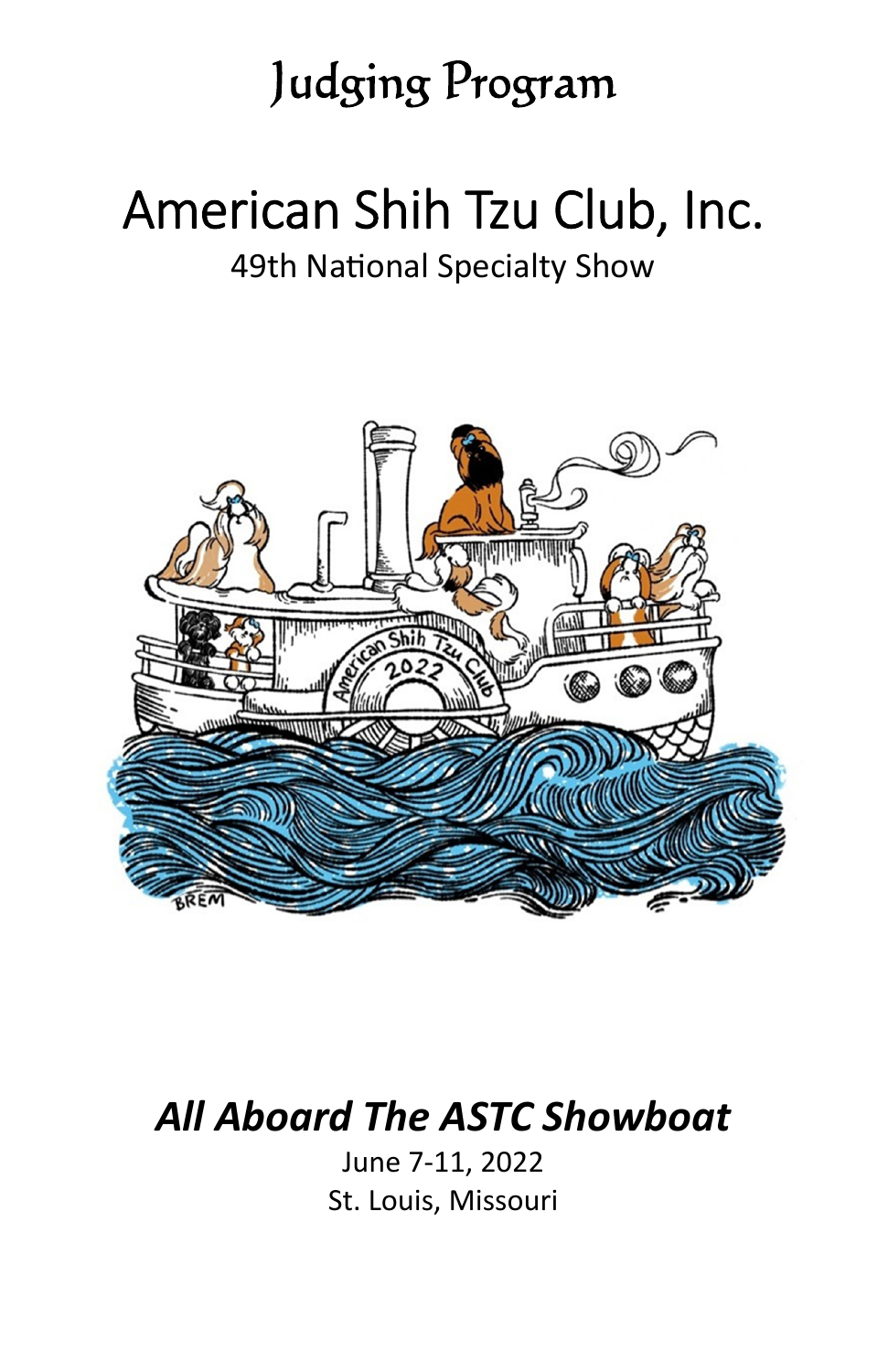### **American Shih Tzu Club, Inc.**

*(Member of the American Kennel Club)* 



49th National Specialty Show & Sweepstakes 16th & 17th Regional Specialty Shows 47th & 48th Obedience Trials 24th & 25th Rally Trials

### *Special RecogniƟon to Dorothy Edge*

*for her more than generous support to these events* 

### HOLIDAY INN  $\sim$  ST. LOUIS SW – ROUTE 66

10709 WATSON ROAD, ST. LOUIS, MO 63127

**Tuesday, June 7, 2022**  Agility Trial ~ Separate Premium List

**Wednesday, June 8, 2022**  Regional Specialty Show ~ 2022179818 Obedience Trial ~ 2022179822 Rally Trial ~ 2022179811 *AKC NaƟonal Owner-Handled Series* 

**Thursday, June 9, 2022**  Regional Specialty Show ~ 2022179819 Obedience Trial ~ 2022179823  $+$  Rally Trial ~ 2022179812 *AKC NaƟonal Owner-Handled Series* 

> **Friday, June 10, 2022**  Sweepstakes ~ 2022179820

**Saturday, June 11, 2022**  National Specialty Show & Junior Showmanship ~ 2022179821 *AKC NaƟonal Owner-Handled Series* 

SHOW & TRIAL HOURS: 7:00 A.M. TO 6:00 P.M. ~ EACH DAY ALL JUDGING WILL BE HELD INDOORS ALL PUPPY CLASSES DIVIDED *(Unbenched)*

ERICAN<br>INEL CLUB"

### **Foy Trent Dog Shows LLC**

AKC Annually Licensed Superintendents: James Davis . Julia Foster-Hess . Foy Trent . Susan W. Trent

P.O. Box C, Sturgeon, MO 65284 (573) 687-2101 · FAX: (888) 685-8989 · www.foytrentdogshows.com



This Show is being held under American Kennel Club Rules and Regulations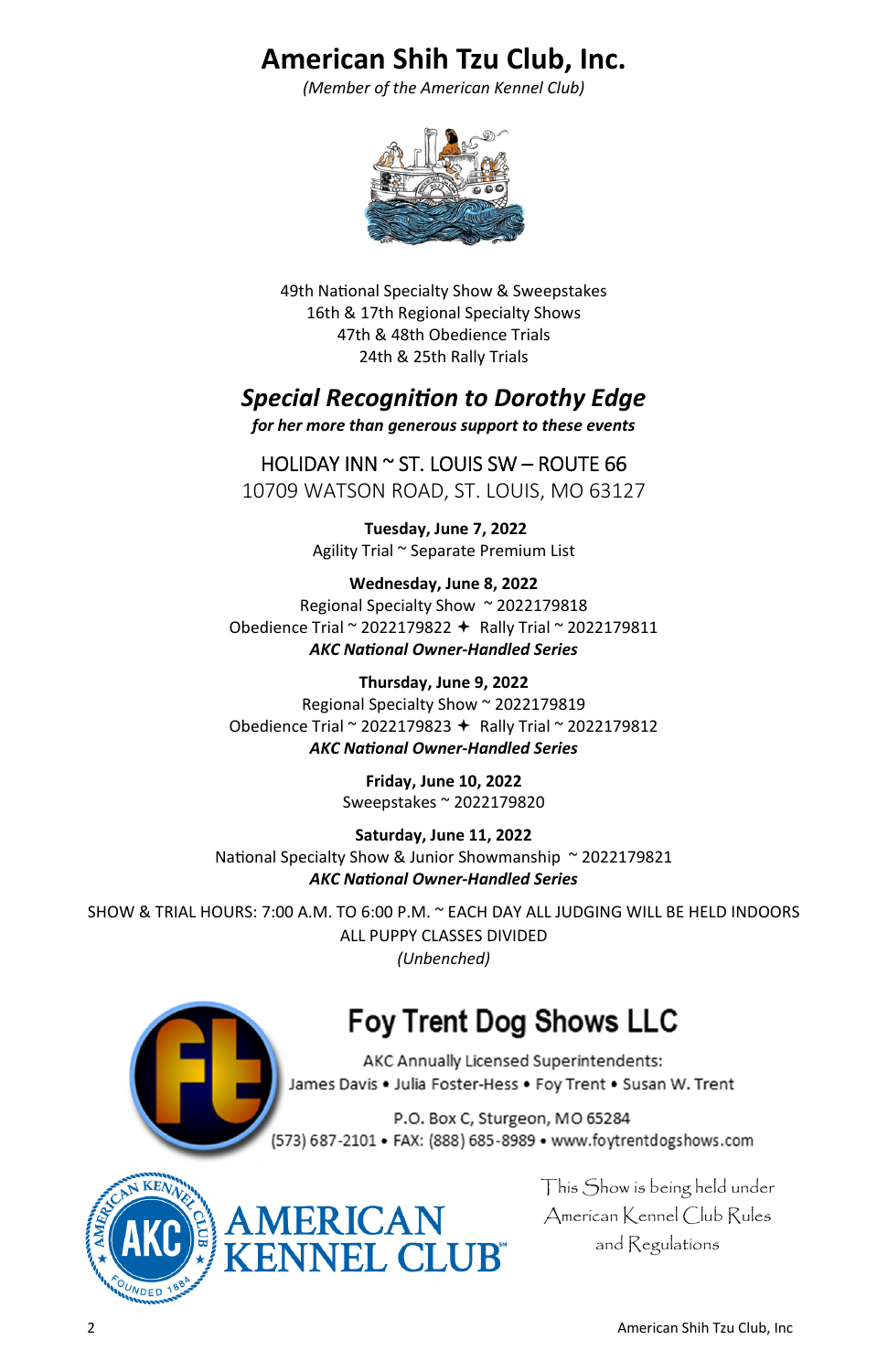### **TENTATIVE SCHEDULE OF EVENTS**

*(SUBJECT TO CHANGE)*

### **TUESDAY, JUNE 7**

**ASTC Agility Trial** ~ 7:00 A.M. to 3:00 P.M. Dog Sports at Kim's ~ 1951 Townsley Lane ~ Caseyville, IL 62232 Judge: Christie Bowers

Welcome Bags Assembly ~ 12:00 Noon ~ Storage & Office Registration opens ~ 4:00 P.M.~ Concourse Vendors Set-Up ~ 12:00 P.M. Meet n' Greet Cash Bar ~ 6:00 P.M.~ Concourse

### **WEDNESDAY, JUNE 8**

**ASTC Obedience/Rally Trials #1** ~ Cadillac Ballroom **Judge:** Mr. Rick Cox

> **ASTC Regional #1** ~ Cadillac Ballroom Judge: Mr. George Milutinovich

Board of Directors Meeting following regional judging ~ Mustang Room

### **THURSDAY, JUNE 9 ASTC Obedience/Rally Trials #2** ~ Cadillac Ballroom **Judge:** Mr. Rick Cox

**ASTC Regional #2** ~ Cadillac Ballroom **Judge:** Mrs. Tammy K. Jackson

Grooming & Handling Seminar ~ 7:00 P.M.~ Cadillac Ballroom

### **FRIDAY, JUNE 10 Sweepstakes** ~ Cadillac Ballroom **Judge:** Mrs. Mandy Carlson

Annual General Meeting ringside following Sweepstakes

**Testing:** Canine Good Citizen & AKC Trick Dog ~ 6:00 P.M. ~ Cadillac Ballroom **Judge**: Beth Scorzelli

Judges Education ~ 7:00 P.M.~ Monte Carlo/Riviera

**SATURDAY, JUNE 11 ASTC NaƟonal Specialty** ~ Cadillac Ballroom **Judge:** Mr. Joe C. Walton Junior Showmanship ~ **Judge:** Mr. Adrian Agard

Awards Banquet ~ Riviera Ballroom Cash Bar ~ 6:00 P.M. Dinner ~7:00 P.M.

**The ASTC will follow the Covid-19 guidance of the CDC as well as local, state and federal requirements**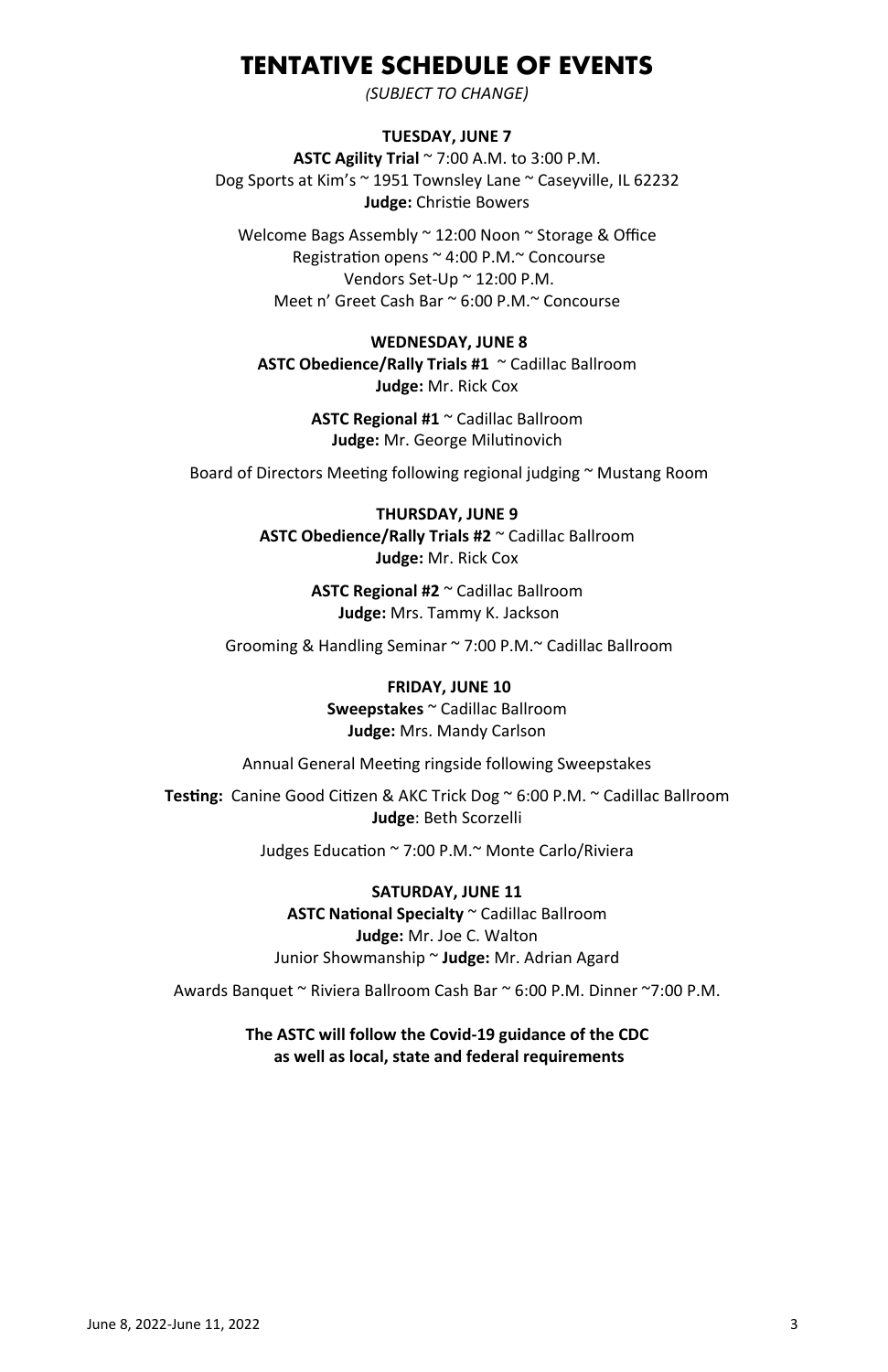### Schedule of Judging

There are 78 dogs entered in these Specialty Shows, Sweepstakes, Veteran Sweepstakes, Obedience, and Rally with a total of 273 entries

### **Wednesday, June 8, 2022 Thursday, June 9, 2022**

### **Ring 1**  Mr. Rick Cox (8)

#### **8:00am**

- 1 Utility B Obedience (10)
- 2 Utility A Obedience (8-9)
- 1 Open B Obedience (10)
- 3 Novice B Obedience (5-7)
- **5 minute walk through**
- 1 Beginner Novice B Obedience (11)

### **Ring 1**  Mr. Rick Cox (15)

#### **9:15am**

- **10 minute walk through**
- 3 Rally Master (R10-R12)
- **9:35am**
- **10 minute walk through**
- 4 Rally Excellent B (R10-R12, R14)
- **10:00am**
- **10 minute walk through**
- 4 Rally Advanced B (R9-R12)
- **10:25am**
- **10 minute walk through**
- 1 Rally Intermediate (R8)

#### **10:40am**

- **10 minute walk through**
- 3 Rally Novice B (R5-R7)

### **Ring 1**  George Milutinovich (60)

#### **12:30pm**

- 5 Puppy (6-9 Months) Dogs
- 5 Puppy (9-12 Months) Dogs
- 1 12-18 Months Dogs
- 4 Bred-By-Exhibitor Dogs
- 1 Open Dogs
- **15 minute break after winners dog**
- 10 Puppy (6-9 Months) Bitches
- 4 Puppy (9-12 Months) Bitches
- 4 12-18 Months Bitches
- 6 Bred-By-Exhibitor Bitches
- 2 Open Bitches
- 15 minute break after winners bitch
- 18 Best of Breed (10-8)

### **Ring 1**  Mr. Rick Cox (8)

### **8:00am**

- 1 Utility B Obedience (10)
- 2 Utility A Obedience (8-9)
- 1 Open B Obedience (10)
- 3 Novice B Obedience (5-7)
- **5 minute walk through**
- 1 Beginner Novice B Obedience (11)

### **Ring 1**  Mr. Rick Cox (15)

- **9:15am**
- **10 minute walk through**
- 3 Rally Master (R10-R12)
- **9:35am 10 minute walk through**
- 
- 4 Rally Excellent B (R10-R12, R14)  **10:00am**
- 
- **10 minute walk through**
- 4 Rally Advanced B (R9-R12)
- **10:25am**
- **10 minute walk through**
- 1 Rally Intermediate (R8)
- **10:40am**
- **10 minute walk through**
- 3 Rally Novice B (R5-R7)

### **Ring 1**  Mrs. Tammy K. Jackson (63)

#### **12:30pm**

- 5 Puppy (6-9 Months) Dogs
- 6 Puppy (9-12 Months) Dogs
- 1 12-18 Months Dogs
- 4 Bred-By-Exhibitor Dogs
- 1 Open Dogs
- **15 minute break after winners dog**
- 10 Puppy (6-9 Months) Bitches
- 5 Puppy (9-12 Months) Bitches
- 4 12-18 Months Bitches
- 6 Bred-By-Exhibitor Bitches
- 3 Open Bitches
- 15 minute break after winners bitch
- 18 Best of Breed (10-8)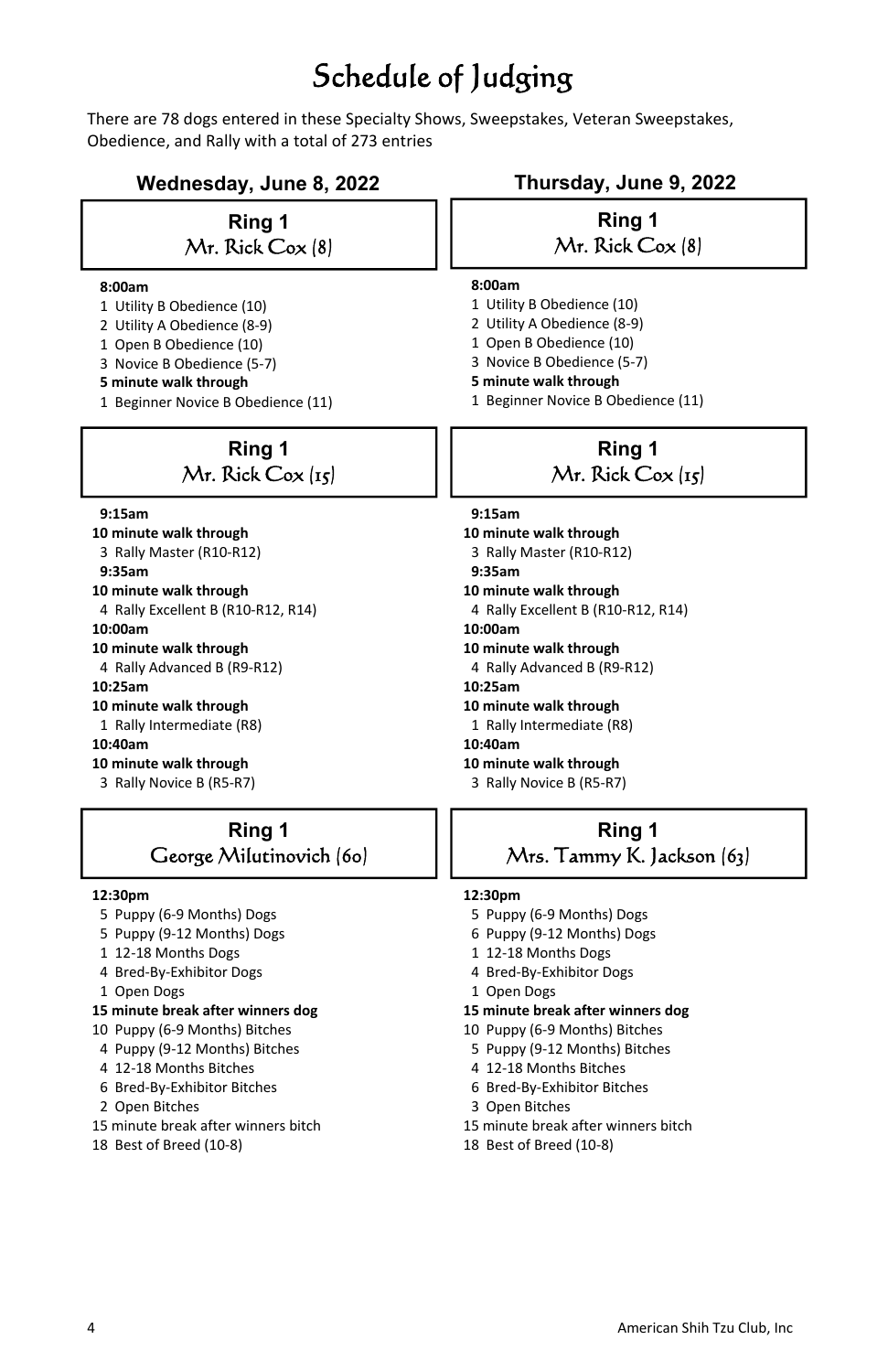### Schedule of Judging

### **Friday, June 10, 2022**

### **Ring 1**  Mrs. Mandy Carlson (27)

#### **12:00pm**

- 5 Sweepstakes (Puppy 6-8) Dogs
- 3 Sweepstakes (Puppy 8-10) Dogs
- 2 Sweepstakes (Puppy 10-12) Dogs
- 8 Sweepstakes (Puppy 6-8) Bitches
- 3 Sweepstakes (Puppy 8-10) Bitches
- 6 Sweepstakes (Puppy 10-12) Bitches

### **Saturday, June 11, 2022**

### **Ring 1**   $Mr.$  Joe C. Walton  $(77)$

 **45 minute lunch break at Judges discretion** 

### **11:00am**

- 4 Puppy (6-9 Months) Dogs
- 6 Puppy (9-12 Months) Dogs
- 2 12-18 Months Dogs
- 4 Bred-By-Exhibitor Dogs
- 1 Open Dogs
- **15 minute break after winners dog**
- 13 Puppy (6-9 Months) Bitches
- 5 Puppy (9-12 Months) Bitches
- 5 12-18 Months Bitches
- 6 Bred-By-Exhibitor Bitches
- 3 Open Bitches

#### **15 minute break after winners bitch**

- 2 Veteran Dogs
- 19 Best of Breed (10-9)
- 1 Brood Bitch
- 6 Parade of Titleholder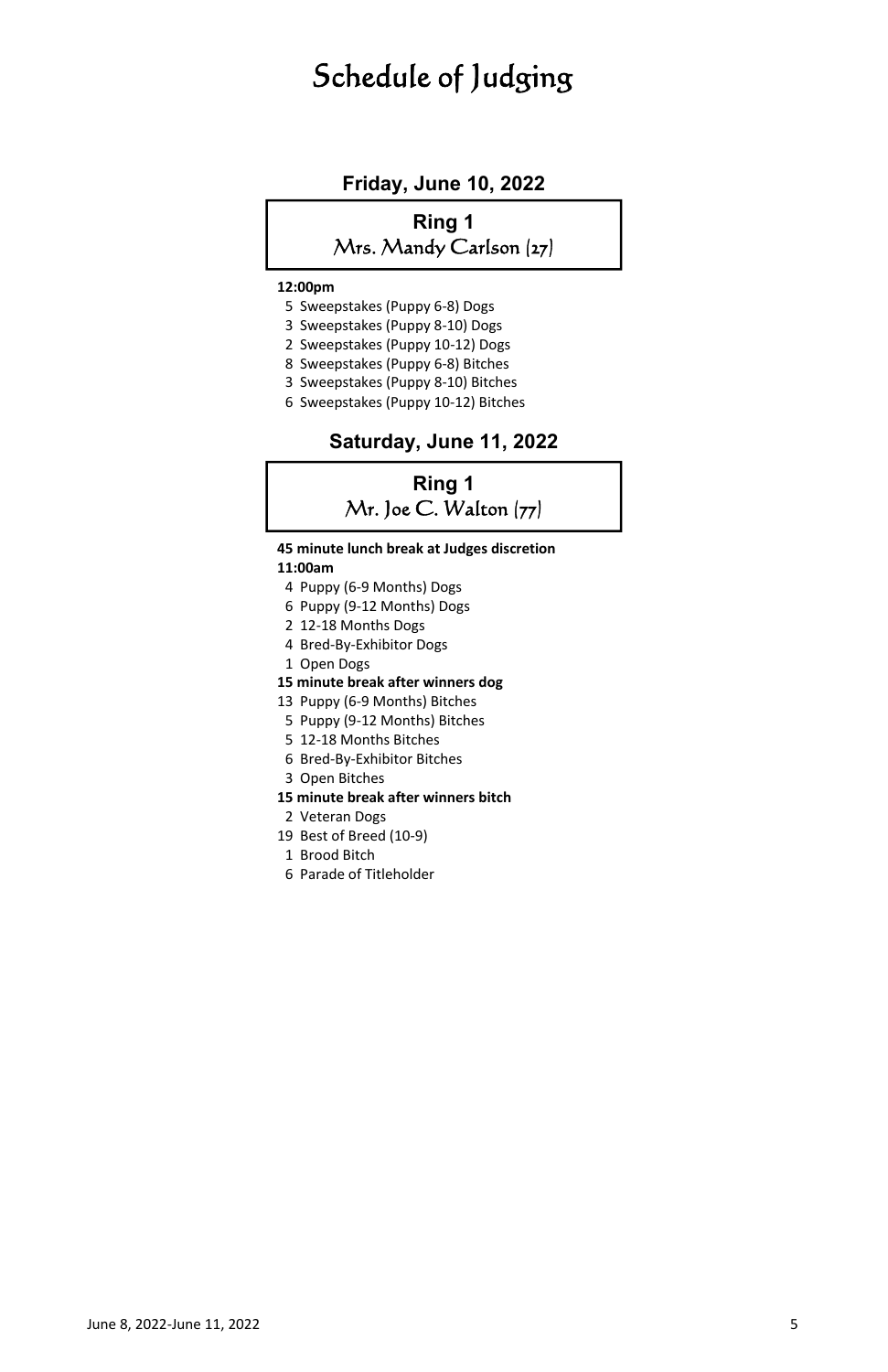### **Event CommiƩee**

Judith A. Wilson, Show Chairperson 10318 N.W. 106th Avenue, Granger, IA 50109 (515) 999-2700 ~ E-mail: prospecthillsttt@msn.com

Jan Sammons, Obedience & Rally Chairperson 1211 Ferguson Road, Winder, GA 30680 (770) 833-5412 ~ E-mail: jstarsend@gmail.com

Along with all the Officers and Members of the Board

### **American Shih Tzu Club's 2022 NaƟonal Specialty & Two Regionals June 8th to June 11th, 2022 2022 CommiƩees & Chairpersons**

The Club and its Event Secretary caution all persons entering the show site and show grounds against all hazards which may exist, including, but not limited to: Condition of the site/grounds, parking/loading/ unloading areas, entrances, floors and stairways, elevators and escalators, floor coverings, walkways, tenting/canopies, electrical appliances, cords and fittings, exercise pens, and the presence of animals. All persons should take into consideration this is a sporting event and dress, act and exercise caution appropriate for the activity involved. All persons entering the show, the grounds, site and show areas for whatever purpose do so entirely at their own risk. By virtue of entering the show, the entrant has indicated their acceptance of the terms listed in this premium list and assumes all risks involved

### JUDGES

### **Wednesday**  George MiluƟnovich (15748) …………………………..……………….. 7564 N. Tahan Ave., Fresno, CA 93711 *Breed Classes & Best Owner Handled*  Rich Cox (82515) ……………………………………………..………………………. 4224 Jace Court, Estero, FL 33928 *Obedience & Rally Classes*  **Thursday**  Mrs. Tammy K. Jackson (19114) ………………………….……………… 40 South St, Apt 21, Bristol, CT 06010 *Breed Classes & Best Owner Handled*  Rich Cox (82515) ……………………………………………..………………………. 4224 Jace Court, Estero, FL 33928 *Obedience & Rally Classes*  **Friday**  Mrs. Mandy Carlson …………………………………………………………….. 8260 McColl Dr., Savage, MN 55378 *Sweepstakes*  **Saturday**  Mr. Joe C Walton (5144) …………….…………………………….. 41 Swaying Trees Ct., Chapel Hill, NC 27517 *Breed Classes & Best Owner Handled*  Adrian Agard (7581) (\*) …………………………………………….……….. 95-774 Lanipaa St., Mililani, HI 96789 *Junior Showmanship Competition (\*) Provisional / Permit Judge (s)*

### **SHOW PHOTOGRAPHER**

Brook Nugent

W6519 State Highway 144, Random Lake, WI 53075 Text or Phone: 262-573-5952 • Email: ads@brooknugent.com

\* Only the photographer listed in the premium list will be allowed in the show ring. Amateur photographers are not permitted to use the official photographer's setup and win sign (i.e. shooting over the official photographer's shoulder). (Only the Official Photographer may take win pictures.)

\* ASTC requests that the First Place Winner in each class at the National Specialty have a photograph taken that may be published in the Shih Tzu Bulletin. If you do not wish to purchase this photo, please notify the photographer at the time the photo is taken.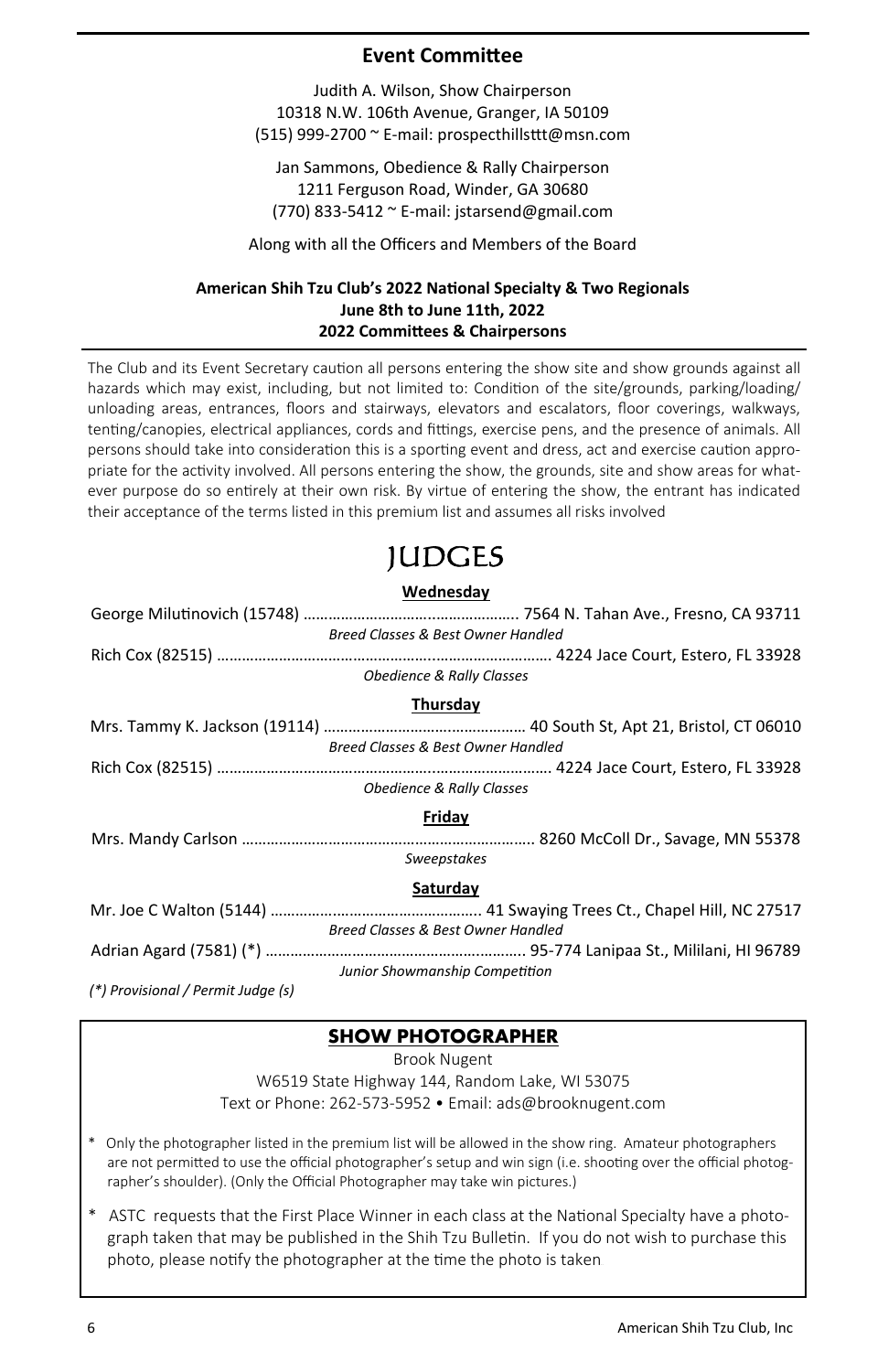### Specialty Headquarters

*Show Site For All Events* 

### **Holiday Inn St. Louis SW ~ Route 66**

10709 Watson Road, St Louis, MO 63127

Call 1-877-892-4608 ~ Request American Shih Tzu Club Rate by May 16, 2022 Rooms are \$119.00 / Day plus Tax. Parking and wireless internet services are FREE

\$25.00 Non-Refundable fee for rooms with dogs.

### **Hotel Requirements**

- \* Dogs must remain in crates if owner is not in the room
- \* Pet owners will put plasƟc under all dog crates
- \* Pet owners must use designated areas of outside lawn for exercising and going to the bathroom
- \* Owners must use a bag, clean up after the dog, and dispose of it in the designated trash cans
- \* All rooms subject to inspection

### **DIRECTIONS TO HOTEL**

10708 Watson Road, St. Louis, MO 53127

**From I-44 West:** Head East on I-44. Take Exit 277B for US-61 E/ US-50E; Turn right onto US-61/ US-67 S Historic US 66 E/S S. Kirkwood Road; continue to follow US-61 S/ US 67 S/S Kirkwood Road, slight right onto the ramp to Watson Road. Destination will be on the left.

From I-44 East: Head southwest toward I-44/ I-55 S; merge onto I-44/55 S; keep right to continue on I-44, folllow signs for 290C/ 12th Street / Gravois Avenue; take Exit 277B for US-61 E/ US-67 E/ US-50E; turn left onto US-61 S/ US-67 S/ Historic US 66 E/ S Kirkwood Road. Continue to follow US 51 S/US 67 S/ S Kirkwood Road; slight right onto the ramp to Watson Road; keep right at the fork, follow signs for Missouri 366 W and merge onto Watson Road. Destination will be on the right.

### **TRANSPORTATION TO & FROM AIRPORT & HOTEL**

Hotel is about 30 minutes from airport and does not supply shuttle. The following services are available at the airport and will accept dogs and crates. Prices vary. Contact information:

Yo Taxi - 636-234-6360 (accepts reservation 1 day ahead) Chesterfield Taxi & Car Service – 800-637-8294 / 314-738-0100 \* www.chesterfieldtaxi.com

### **Route to the Show from Lambert-St. Louis International Airport**

Take 70 West to Highway 270 South, follow 15 miles. Exit to Highway 44. Take Exit 277B - Lindbergh. Go South 1 block. Holiday Inn St. Louis SW Route 66 is at the corner of Lindbergh & Watson on the right.

### VETERINARIAN (ON CALL & EMERGENCY)

Banfield Veterinary Clinic 10900 Sunset Plaza • Sunset Hills, MO 63127 (314) 909-1300

### 24 HOUR VETERINARIAN FACILITIES

St. Louis Animal Emergency Clinic 9937 Big Bend Road • Kirkwood, MO 63122 (314) 822-7600

**DIRECTIONS TO ST. LOUIS ANIMAL EMERGENCY CLINIC:** Depart and Head toward Sunset Office Drive. Turn Right onto Sunset Office Drive. Road name changes to US-67 N/ US-61 N/ US-50 W/ S Kirkwood Rd. Turn Left onto US-67 N/ US-61 N/ US-50 W/ S Kirkwood Rd. Take the ramp on the right and follow signs for I-44 East. At Exit 278, head on the ramp right and follow signs for Big Bend Blvd. Arrive at Big Bend Blvd on the left.